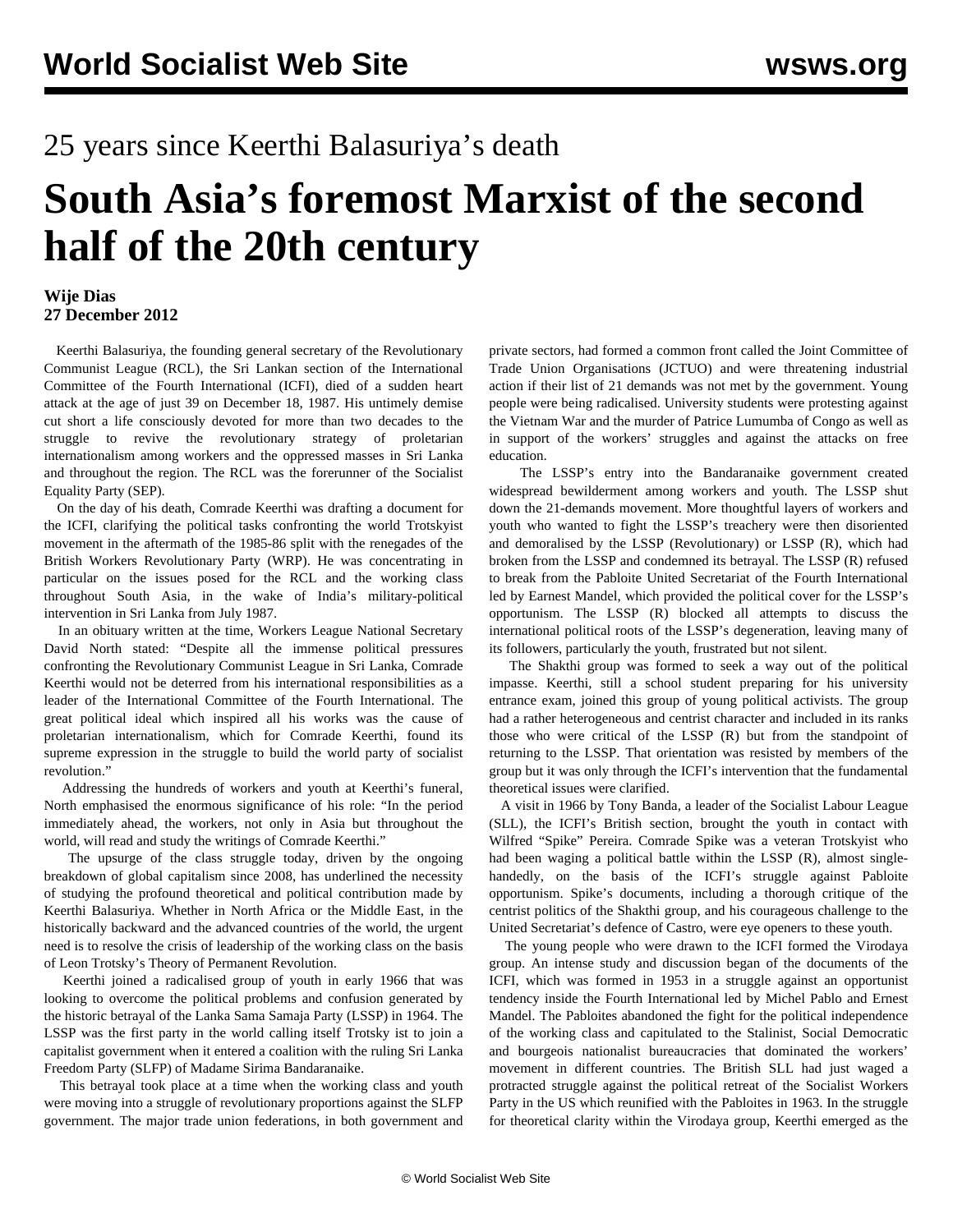foremost fighter for the ICFI's politics.

 Although not yet recognised as a section, the Virodaya group closely followed the writings and work of the ICFI, particularly of the British SLL, and reacted with shock when an editorial written in February 1968 by Mike Banda eulogised the "protracted people's war" being waged by Ho Chi Minh in Vietnam and Mao Zedong as the "foremost exponent" of guerrilla warfare. Keerthi wrote to the SLL to protest over this glorification of Maoism and the subsequent edition included a brief note indicating the editorial expressed Banda's personal view. This live-and-letlive attitude to Banda's pro-Maoist inclinations was an indication that the SLL was retreating from the principled struggle it had waged against the SWP.

 Keerthi showed the same theoretical rigour later that year at the founding congress of the RCL when he opposed a tendency to regard the newly formed party as the continuation of a national revolutionary current tracing its history through the LSSP, LSSP (R) and Shakthi group. He insisted that the continuity of Trotskyism lay in international struggle waged by the ICFI against Pabloism, outside of which no national grouping could maintain a consistently revolutionary orientation. The founding congress unanimously adopted a perspective to wage a revolutionary political fight throughout the Indian sub-continent on the basis of the Theory of Permanent Revolution. At the age of just 19, Keerthi was elected RCL general secretary.

 The Revolutionary Communist League (RCL) was founded in 1968 as the Sri Lankan section of the International Committee of the Fourth International (ICFI). Less than three years later, Sri Lanka was plunged into a deep political crisis by an uprising of Sinhala rural youth launched by the petty-bourgeois Janatha Vimukthi Peramuna (JVP) against the Sri Lanka Freedom Party-Lanka Sama Samaja Party-Communist Party coalition government that came to office in 1970.

 As part of the struggle for the political independence of the working class, Keerthi wrote a lengthy critique of the JVP's Sinhala populist politics and its advocacy of the "armed struggle" that was serialised in the RCL's newspaper *Kamkaru Puwath*. The emergence of the JVP, and later various Tamil separatist groups, such as the Liberation Tigers of Tamil Eelam (LTTE), was a by-product of the Lanka Sama Samaja Party (LSSP)'s abandonment of the struggle for proletarian internationalism.

 Despite its publicly-stated differences with the JVP, the RCL defended the rural youth against the wave of state repression that followed. The coalition government banned the RCL's publications and forced the party underground. Two party members—Lakshman Weerakoon and L.G. Gunadasa—were arrested and killed in police custody. The RCL nevertheless waged a vigorous campaign in the working class to expose the LSSP and Communist Party (CP) by demanding that they break from the bourgeois government.

 The entire Indian subcontinent was in turmoil. In East Pakistan, now Bangladesh, a liberation struggle erupted in 1971 against the Pakistani government. Keerthi immediately drafted a statement in which he explained that the crisis was a product of the irrational and regressive nation-state system established in the late 1940s by British imperialism, in collusion with the local bourgeoisie. Bengal had been carved up on communal lines into a Muslim East Pakistan and Hindu West Bengal, part of India.

 The RCL statement opposed the reactionary Indian military intervention into Bangladesh by the Congress government of Indira Gandhi. "We call upon the Indian proletariat to reject the claim of the Indian bourgeoisie to be the liberators of East Bengal. The Trotskyists declare that the Indian armed intervention in East Bengal had one and only one object. It was to prevent the struggle for Bangladesh from developing into a struggle for unification on a revolutionary basis, of the whole of Bengal," it stated.

 Drawing a balance sheet of the previous 25 years of bourgeois rule in South Asia, the RCL declared: "Their (the Indian bourgeoisie's) absolute bankruptcy in the face of the historical tasks is proof of the central thesis of the Theory of Permanent Revolution of Trotsky that only the proletariat, drawing behind it the down-trodden rural masses, can solve these problems as part of the tasks of the socialist revolution."

 Unknown to the RCL, British Socialist Labour League (SLL) leader M. Banda had written a statement supporting the Indian military intervention. When the SLL's newspaper *Workers Press* arrived in Colombo, Keerthi immediately wrote to ICFI Secretary Cliff Slaughter opposing the stance and pointing out that the Indian intervention sought to suppress any unified struggle by workers in East and West Bengal and uphold the reactionary state system established in 1947-48. However, as a thoroughgoing internationalist, Keerthi accepted the ICFI's political authority and withdrew the RCL's statement. "The clarification within the world party is the most important thing," he wrote. But the SLL never organised a discussion on the issue—another indication of its political backsliding, which was manifested particularly in its abandonment of the Theory of Permanent Revolution.

 The SLL also created considerable political confusion on the national question in Sri Lanka. The anti-Tamil discrimination of the coalition government generated widespread hostility among the island's Tamil minority, accompanied by the emergence of armed separatist groups. During a visit to Colombo in 1972, Cliff Slaughter insisted that the RCL withdraw its support for the right to self-determination of the oppressed Tamils. Slaughter's objection flowed not from the necessity of unifying Sinhala and Tamil workers, but from the false position that the Sri Lankan state established in 1948 had a "progressive character." In 1948, the Trotskyists of the Bolshevik Leninist Party of India (BLPI) had opposed the phony formal independence granted by British imperialism in India and Sri Lanka.

 By the late 1970s, the SLL's successor, the Workers Revolutionary Party, was openly adapting to bourgeois governments and groups such as the Palestinian Liberation Organisation (PLO) in the Middle East. In Sri Lanka, the WRP leadership swung 180 degrees and, without any discussion in the ICFI, instructed the RCL to give uncritical support to the "Tamil liberation struggle" and to the LTTE. As in the case of Slaughter's earlier position, the WRP's orientation was to sections of the bourgeoisie.

 The WRP's opportunism created political difficulties for the RCL, but the party's program was always directed toward the working class. The RCL courageously opposed the discrimination and repression meted out to Tamils, opposed the civil war that erupted in 1983 and insisted that the only solution lay in the independent mobilisation of the working class, at the head of the oppressed masses, in the fight for a workers' and peasants' government and socialist policies.

 Keerthi's internationalist outlook came to the fore in the 1985-86 split with the opportunist leadership of the WRP. He immediately agreed with the critique of the WRP's politics developed by Workers League (WL) National Secretary David North, including of its abandonment of the Theory of Permanent Revolution in relation to the bourgeois regimes in the Middle East. The RCL joined with the WL, as well as the German and Australian sections of the ICFI, in defending the principles embodied in the ICFI's struggle against Pabloism.

 In the aftermath of the split, Keerthi was reinvigorated, describing the period as one of the most fruitful and happy in his political career. He was able to collaborate freely with his international co-thinkers—which had not been possible when the WRP dominated the ICFI—and worked closely with North in drafting political documents. He wrote a detailed analysis of the WRP's opportunist twists and turns on the Tamil question, and its political provocations aimed at destroying the RCL.

 In Sri Lanka, the government, which confronted a deepening crisis as a result of the civil war, turned to India for assistance. The Indo-Lanka Accord, signed in July 1987, paved the way for the insertion of Indian